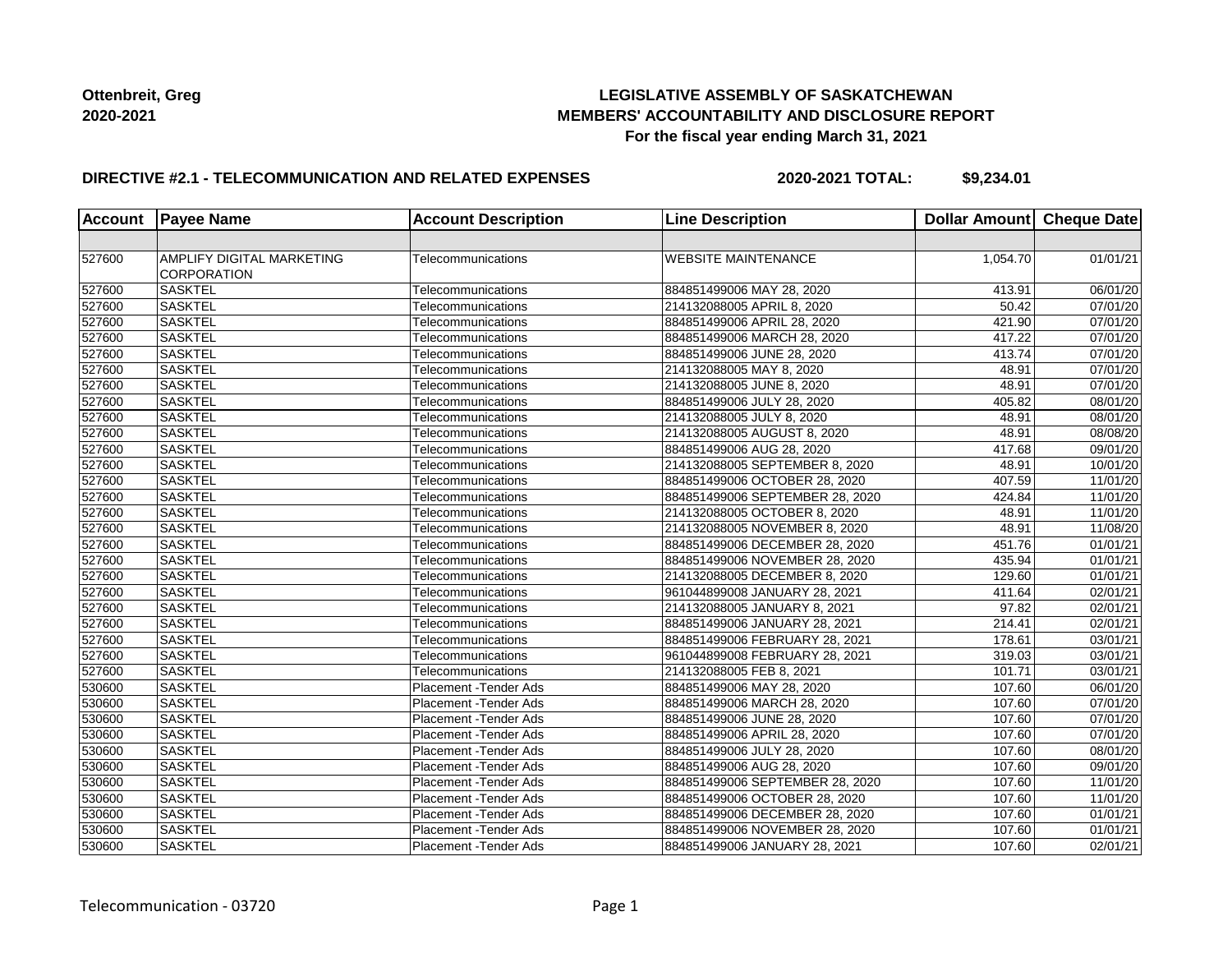## **LEGISLATIVE ASSEMBLY OF SASKATCHEWAN MEMBERS' ACCOUNTABILITY AND DISCLOSURE REPORT For the fiscal year ending March 31, 2021**

### **DIRECTIVE #2.1 - TELECOMMUNICATION AND RELATED EXPENSES**

**2020-2021 TOTAL: \$9,234.01**

| <b>Account</b> | <b>IPavee Name</b>            | lAccount Description                 | <b>Line Description</b>             | <b>Dollar Amountl Cheque Date</b> |          |
|----------------|-------------------------------|--------------------------------------|-------------------------------------|-----------------------------------|----------|
|                |                               |                                      |                                     |                                   |          |
| 530600         | <b>SASKTEL</b>                | IPlacement -Tender Ads               | 961044899008 FEBRUARY 28, 2021      | 107.60                            | 03/01/21 |
| 565200         | <b>GARDON SECURITIES LTD.</b> | Office Furniture and Equipment - Exp | <b>IALARM INSTALLATION - NO GST</b> | 832.10                            | 02/01/21 |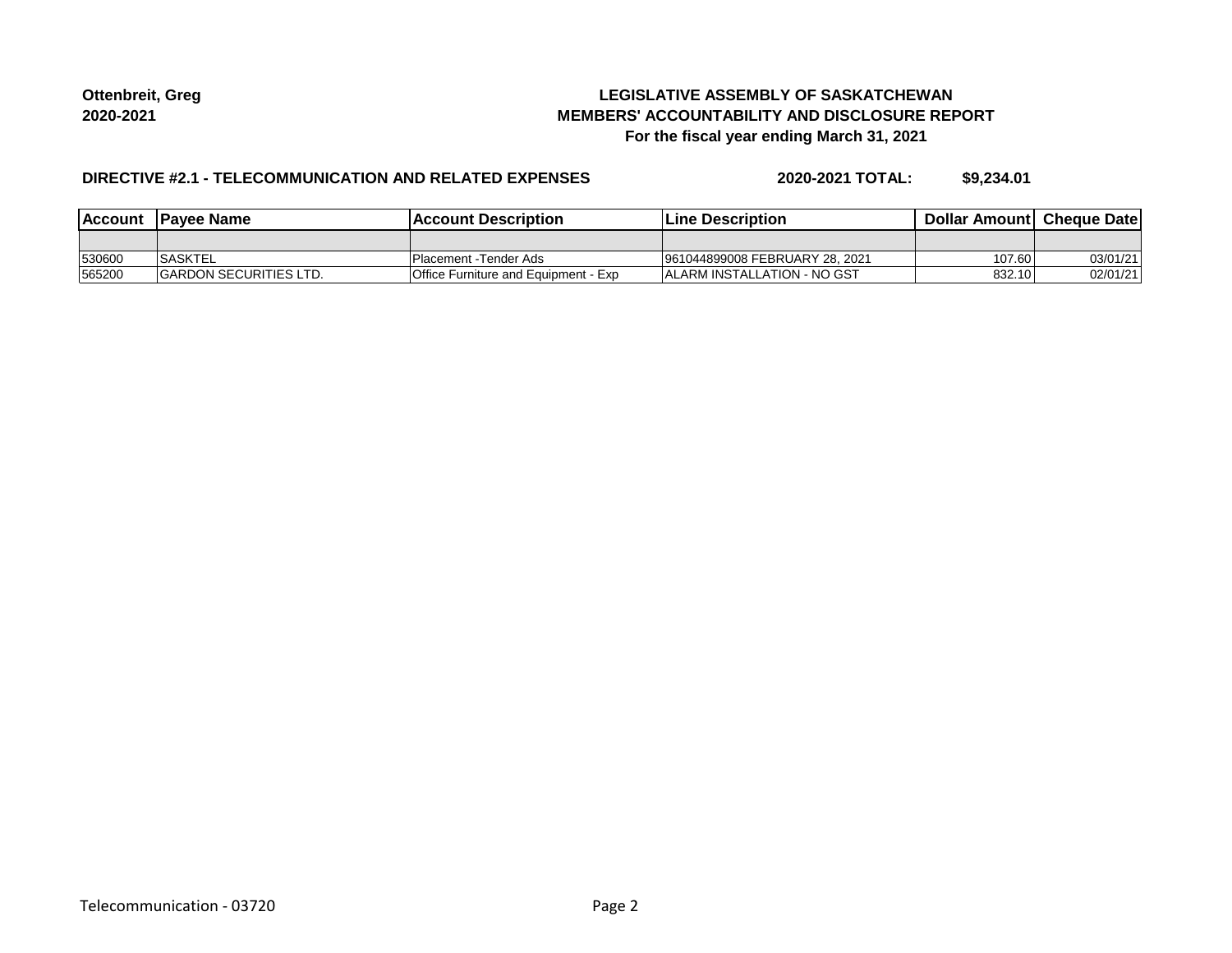# **LEGISLATIVE ASSEMBLY OF SASKATCHEWAN MEMBERS' ACCOUNTABILITY AND DISCLOSURE REPORT For the fiscal year ending March 31, 2021**

### **DIRECTIVE #3.1 - MLA TRAVEL AND LIVING EXPENSES**

**2020-2021 TOTAL: \$16,292.99**

| <b>Account</b> | <b>Payee Name</b>            | <b>Account Description</b>  | <b>Line Description</b>           | <b>Dollar Amount</b> | Cheque Date |
|----------------|------------------------------|-----------------------------|-----------------------------------|----------------------|-------------|
|                |                              |                             |                                   |                      |             |
| 541900         | OTTENBREIT, GREGORY M.       | Elected Rep - Travel        | MLA TRAVEL DECEMBER 14-31, 2020   | 159.25               | 01/06/21    |
| 541900         | OTTENBREIT, GREGORY M        | Elected Rep - Travel        | MLA TRAVEL - APRIL 1 - 30, 2020   | 185.00               | 05/12/20    |
| 541900         | OTTENBREIT, GREGORY M        | <b>Elected Rep - Travel</b> | MLA TRAVEL MAY 1 - 26, 2020       | 237.50               | 06/01/20    |
| 541900         | OTTENBREIT, GREGORY M        | Elected Rep - Travel        | MLA TRAVEL MAY 27 - 30, 2020      | 57.50                | 06/05/20    |
| 541900         | OTTENBREIT, GREGORY M        | Elected Rep - Travel        | MARCH 2020 MLA REGINA             | 484.39               | 07/01/20    |
|                |                              |                             | <b>ACCOMMODATIONS</b>             |                      |             |
| 541900         | OTTENBREIT, GREGORY M        | Elected Rep - Travel        | APRIL 2020 MLA REGINA             | 492.71               | 07/01/20    |
|                |                              |                             | <b>ACCOMMODATIONS</b>             |                      |             |
| 541900         | OTTENBREIT, GREGORY M        | <b>Elected Rep - Travel</b> | MLA TRAVEL JUNE 22 - 30, 2020     | 1,077.45             | 07/03/20    |
| 541900         | OTTENBREIT, GREGORY M        | Elected Rep - Travel        | MLA TRAVEL JUNE 1 - 21, 2020      | 981.85               | 07/03/20    |
| 541900         | OTTENBREIT, GREGORY M        | Elected Rep - Travel        | MLA TRAVEL JULY 1 - 31, 2020      | 618.75               | 08/12/20    |
| 541900         | OTTENBREIT, GREGORY M        | Elected Rep - Travel        | MLA TRAVEL AUGUST 3 - 31, 2020    | 480.65               | 09/02/20    |
| 541900         | OTTENBREIT, GREGORY M        | Elected Rep - Travel        | JUNE 2020 MLA REGINA              | 527.39               | 09/02/20    |
|                |                              |                             | <b>ACCOMMODATIONS</b>             |                      |             |
| 541900         | OTTENBREIT, GREGORY M        | Elected Rep - Travel        | AUGUST 2020 MLA REGINA            | 534.62               | 09/09/20    |
|                |                              |                             | <b>ACCOMMODATIONS</b>             |                      |             |
| 541900         | OTTENBREIT, GREGORY M        | Elected Rep - Travel        | MAY 2020 MLA REGINA               | 941.39               | 09/09/20    |
|                |                              |                             | <b>ACCOMMODATIONS</b>             |                      |             |
| 541900         | OTTENBREIT, GREGORY M        | Elected Rep - Travel        | JULY 2020 MLA REGINA              | 534.39               | 09/09/20    |
|                |                              |                             | <b>ACCOMMODATIONS</b>             |                      |             |
| 541900         | OTTENBREIT, GREGORY M        | Elected Rep - Travel        | MLA TRAVEL SEP 1-30, 2020         | 154.38               | 10/01/20    |
| 541900         | <b>OTTENBREIT, GREGORY M</b> | Elected Rep - Travel        | MLA TRAVEL NOVEMBER 2 - 10, 2020  | 372.80               | 11/10/20    |
| 541900         | OTTENBREIT, GREGORY M        | Elected Rep - Travel        | MLA TRAVEL NOVEMBER 11 - 30, 2020 | 1,158.20             | 12/01/20    |
| 541900         | OTTENBREIT, GREGORY M        | Elected Rep - Travel        | OCTOBER 2020 MLA REGINA           | 491.39               | 12/07/20    |
|                |                              |                             | <b>ACCOMMODATIONS</b>             |                      |             |
| 541900         | OTTENBREIT, GREGORY M        | Elected Rep - Travel        | NOVEMBER 2020 MLA REGINA ACCOMM   | 566.99               | 12/07/20    |
| 541900         | OTTENBREIT, GREGORY M        | Elected Rep - Travel        | SEPTEMBER 2020 MLA REGINA         | 551.05               | 12/07/20    |
|                |                              |                             | <b>ACCOMMODATIONS</b>             |                      |             |
| 541900         | OTTENBREIT, GREGORY M        | Elected Rep - Travel        | MLA TRAVEL DEC 1-15, 2020         | 1,250.45             | 01/02/21    |
| 541900         | OTTENBREIT, GREGORY M        | Elected Rep - Travel        | MLA TRAVEL JAN 4-15, 2021         | 457.00               | 01/15/21    |
| 541900         | OTTENBREIT, GREGORY M        | Elected Rep - Travel        | DECEMBER 2020 MLA REGINA          | 534.42               | 01/20/21    |
|                |                              |                             | <b>ACCOMMODATIONS</b>             |                      |             |
| 541900         | OTTENBREIT, GREGORY M        | Elected Rep - Travel        | JANUARY 2021 MLA REGINA           | 530.06               | 02/01/21    |
|                |                              |                             | <b>ACCOMMODATIONS</b>             |                      |             |
| 541900         | OTTENBREIT, GREGORY M        | Elected Rep - Travel        | MLA TRAVEL FEBRUARY 1 - 16, 2021  | 908.83               | 02/16/21    |
| 541900         | OTTENBREIT, GREGORY M        | Elected Rep - Travel        | MLA TRAVEL JANUARY 18 - 29, 2021  | 160.88               | 02/17/21    |
| 541900         | OTTENBREIT, GREGORY M        | <b>Elected Rep - Travel</b> | MLA TRAVEL FEB 15-26, 2021        | 856.85               | 03/12/21    |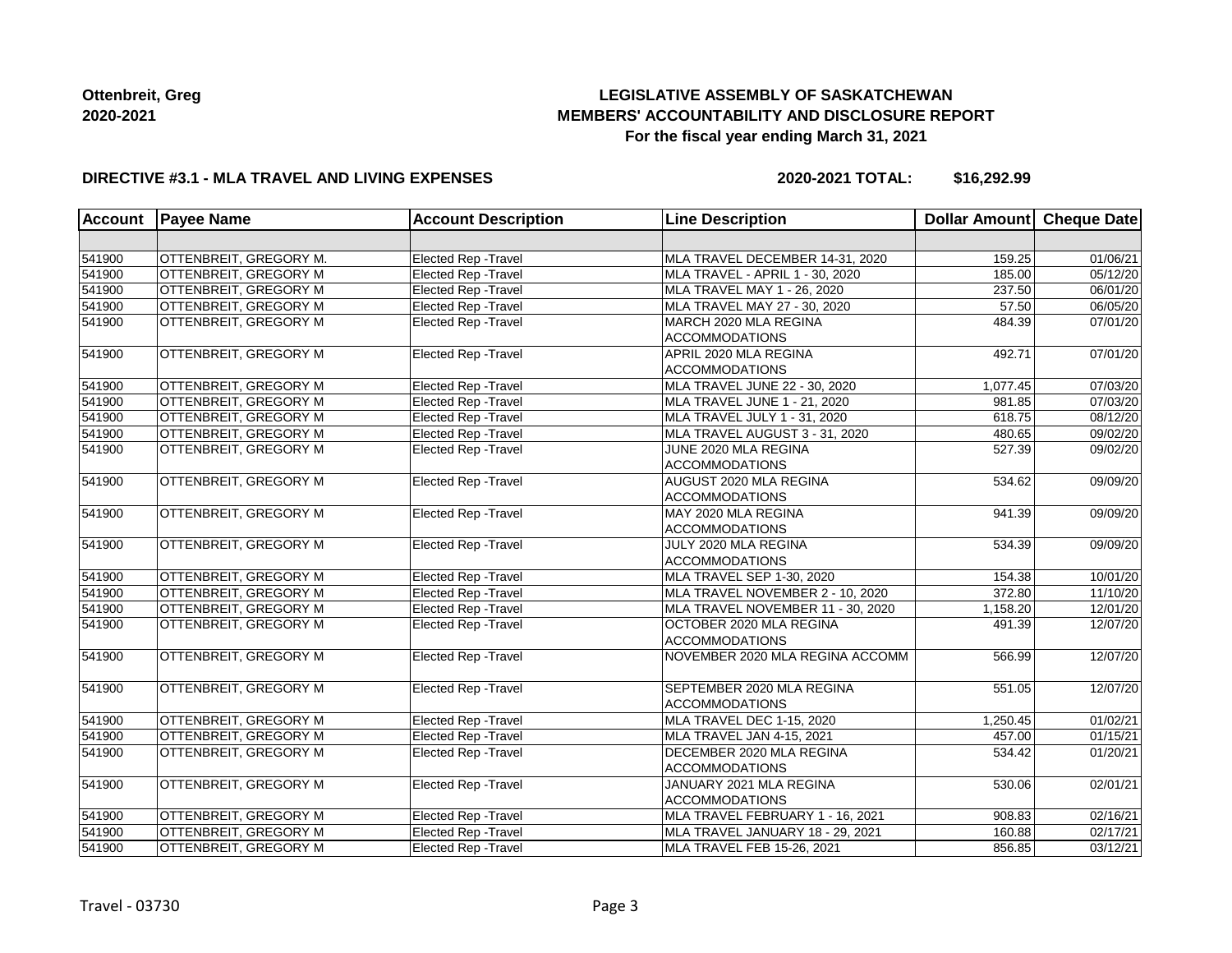# **LEGISLATIVE ASSEMBLY OF SASKATCHEWAN MEMBERS' ACCOUNTABILITY AND DISCLOSURE REPORT For the fiscal year ending March 31, 2021**

### **DIRECTIVE #3.1 - MLA TRAVEL AND LIVING EXPENSES**

**2020-2021 TOTAL: \$16,292.99**

| <b>IAccount</b> | <b>IPavee Name</b>           | <b>IAccount Description</b> | <b>ILine Description</b>       | <b>Dollar Amountl Cheque Date</b> |          |
|-----------------|------------------------------|-----------------------------|--------------------------------|-----------------------------------|----------|
|                 |                              |                             |                                |                                   |          |
| 541900          | <b>OTTENBREIT, GREGORY M</b> | Elected Rep - Travel        | IFEB 2021 MLA REGINA           | 657.67                            | 03/12/21 |
|                 |                              |                             | ACCOMMODATION                  |                                   |          |
| 541900          | <b>OTTENBREIT, GREGORY M</b> | Elected Rep - Travel        | IMLA TRAVEL MARCH 1 - 15, 2021 | 168.30                            | 03/18/21 |
| 541900          | OTTENBREIT, GREGORY M        | Elected Rep - Travel        | MLA TRAVEL MARCH 15 - 31, 2021 | 160.88                            | 03/31/21 |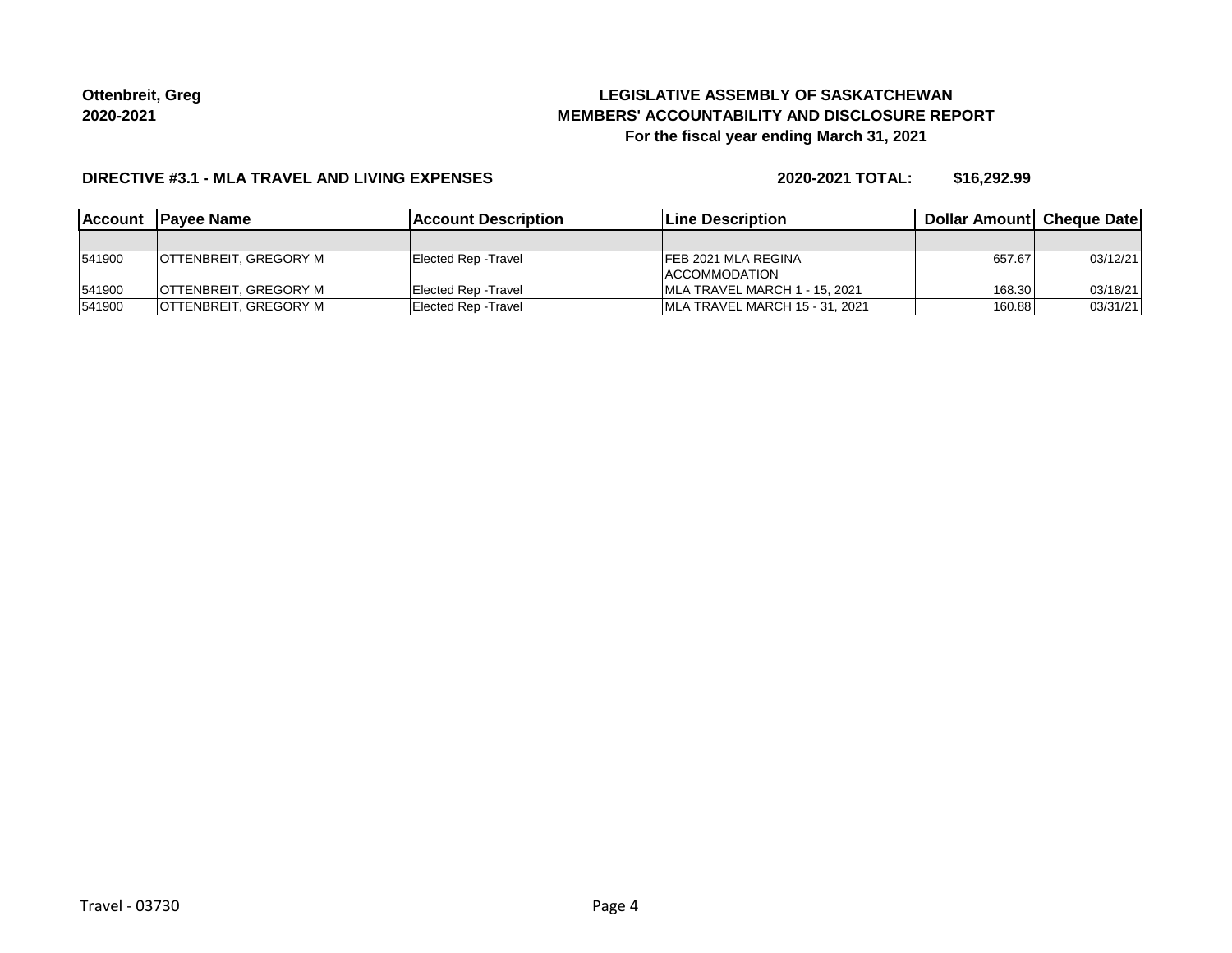## **LEGISLATIVE ASSEMBLY OF SASKATCHEWAN MEMBERS' ACCOUNTABILITY AND DISCLOSURE REPORT For the fiscal year ending March 31, 2021**

### **DIRECTIVE #4.1 - CONSTITUENCY SERVICE EXPENSES**

| <b>Account</b> | <b>Payee Name</b>                                                    | <b>Account Description</b>                | <b>Line Description</b>        | Dollar Amount | <b>Cheque Date</b> |
|----------------|----------------------------------------------------------------------|-------------------------------------------|--------------------------------|---------------|--------------------|
|                |                                                                      |                                           |                                |               |                    |
| 522000         | <b>B&amp;P REALTY LTD.</b>                                           | Rent of Ground, Buildings and Other Space | JAN 2021 MLA OFFICE RENT       | 2,161.08      | 01/01/21           |
| 522000         | <b>B&amp;P REALTY LTD.</b>                                           | Rent of Ground, Buildings and Other Space | FEBRUARY 21 MLA OFFICE RENT    | 1,090.54      | 01/13/21           |
| 522000         | <b>B&amp;P REALTY LTD.</b>                                           | Rent of Ground, Buildings and Other Space | MARCH 2021 MLA OFFICE RENT     | 1,090.54      | 02/10/21           |
| 522000         | <b>RTM VENTURES</b>                                                  | Rent of Ground, Buildings and Other Space | APRIL 2020 MLA OFFICE RENT     | 1,100.00      | 04/01/20           |
| 522000         | <b>RTM VENTURES</b>                                                  | Rent of Ground, Buildings and Other Space | MAY 2020 MLA OFFICE RENT       | 1,100.00      | 04/13/20           |
| 522000         | <b>RTM VENTURES</b>                                                  | Rent of Ground, Buildings and Other Space | JUNE 2020 MLA OFFICE RENT      | 1,100.00      | 05/19/20           |
| 522000         | <b>RTM VENTURES</b>                                                  | Rent of Ground, Buildings and Other Space | JULY 2020 MLA OFFICE RENT      | 1,100.00      | 07/01/20           |
| 522000         | <b>RTM VENTURES</b>                                                  | Rent of Ground, Buildings and Other Space | AUGUST 2020 MLA OFFICE RENT    | 1,100.00      | 07/16/20           |
| 522000         | <b>RTM VENTURES</b>                                                  | Rent of Ground, Buildings and Other Space | SEPTEMBER 2020 MLA OFFICE RENT | 1,100.00      | 08/24/20           |
| 522000         | <b>RTM VENTURES</b>                                                  | Rent of Ground, Buildings and Other Space | NOVEMBER 2020 MLA OFFICE RENT  | 1,100.00      | 11/01/20           |
| 522000         | <b>RTM VENTURES</b>                                                  | Rent of Ground, Buildings and Other Space | OCTOBER 2020 MLA OFFICE RENT   | 1,100.00      | 11/01/20           |
| 522000         | <b>RTM VENTURES</b>                                                  | Rent of Ground, Buildings and Other Space | DECEMBER 2020 MLA OFFICE RENT  | 1,100.00      | 11/16/20           |
| 522000         | <b>RTM VENTURES</b>                                                  | Rent of Ground, Buildings and Other Space | JAN 2021 OFFICE RENT           | 550.00        | 01/01/21           |
| 522200         | MINISTER OF FINANCE-MINISTRY OF<br><b>SASKBUILDS AND PROCUREMENT</b> | Rent of Photocopiers                      | PHOTOCOPIER SERVICE FEES 20/21 | 100.00        | 01/01/21           |
| 522200         | <b>TOSHIBA TEC CANADA BUSINESS</b><br>SOLUTIONS INC                  | Rent of Photocopiers                      | <b>COPIER CHARGES</b>          | 151.20        | 04/01/20           |
| 522200         | TOSHIBA TEC CANADA BUSINESS<br><b>SOLUTIONS INC</b>                  | Rent of Photocopiers                      | <b>COPIER CHARGES</b>          | 155.78        | 05/01/20           |
| 522200         | TOSHIBA TEC CANADA BUSINESS<br><b>SOLUTIONS INC</b>                  | Rent of Photocopiers                      | <b>COPIER CHARGES</b>          | 159.00        | 06/01/20           |
| 522200         | TOSHIBA TEC CANADA BUSINESS<br>SOLUTIONS INC                         | Rent of Photocopiers                      | <b>COPIER CHARGES</b>          | 3.83          | 07/01/20           |
| 522200         | TOSHIBA TEC CANADA BUSINESS<br><b>SOLUTIONS INC</b>                  | Rent of Photocopiers                      | <b>COPIER CHARGES</b>          | 135.81        | 09/01/20           |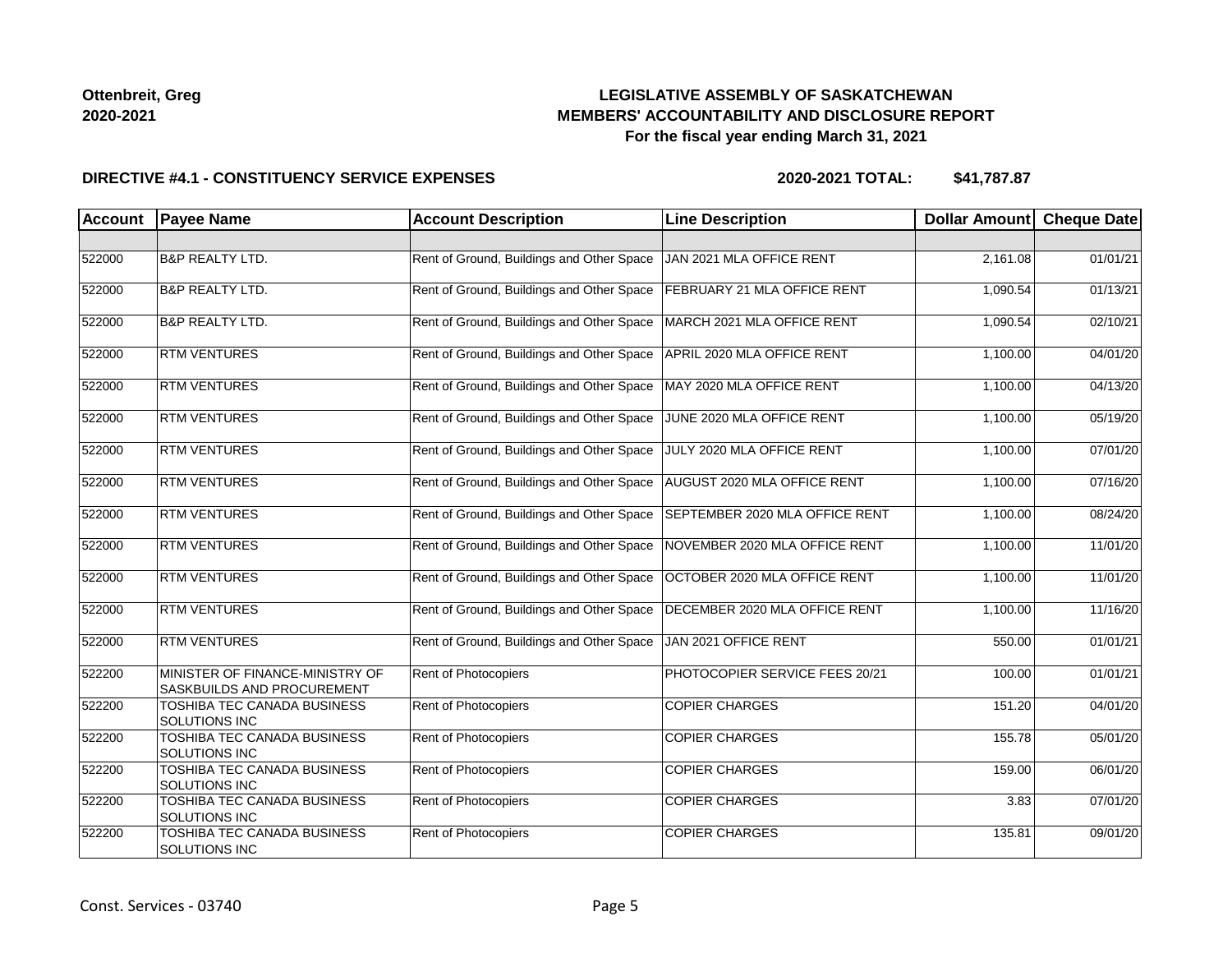## **LEGISLATIVE ASSEMBLY OF SASKATCHEWAN MEMBERS' ACCOUNTABILITY AND DISCLOSURE REPORT For the fiscal year ending March 31, 2021**

### **DIRECTIVE #4.1 - CONSTITUENCY SERVICE EXPENSES**

| <b>Account</b> | <b>Payee Name</b>                                          | <b>Account Description</b>           | <b>Line Description</b>                                | Dollar Amount Cheque Date |                       |
|----------------|------------------------------------------------------------|--------------------------------------|--------------------------------------------------------|---------------------------|-----------------------|
|                |                                                            |                                      |                                                        |                           |                       |
| 522200         | TOSHIBA TEC CANADA BUSINESS<br>SOLUTIONS INC               | Rent of Photocopiers                 | <b>COPIER CHARGES</b>                                  | 123.15                    | 11/01/20              |
| 522200         | <b>TOSHIBA TEC CANADA BUSINESS</b><br><b>SOLUTIONS INC</b> | Rent of Photocopiers                 | <b>COPIER CHARGES</b>                                  | 142.54                    | 11/01/20              |
| 522200         | <b>TOSHIBA TEC CANADA BUSINESS</b><br>SOLUTIONS INC        | Rent of Photocopiers                 | <b>COPIER CHARGES</b>                                  | 120.96                    | 12/01/20              |
| 522200         | TOSHIBA TEC CANADA BUSINESS<br>SOLUTIONS INC               | Rent of Photocopiers                 | <b>COPIER CHARGES</b>                                  | 120.95                    | 12/01/20              |
| 522200         | <b>TOSHIBA TEC CANADA BUSINESS</b><br><b>SOLUTIONS INC</b> | Rent of Photocopiers                 | <b>COPIER CHARGES</b>                                  | 136.56                    | 01/01/21              |
| 522200         | TOSHIBA TEC CANADA BUSINESS<br><b>SOLUTIONS INC</b>        | <b>Rent of Photocopiers</b>          | <b>COPIER CHARGES</b>                                  | 134.79                    | 02/01/21              |
| 522200         | TOSHIBA TEC CANADA BUSINESS<br>SOLUTIONS INC               | Rent of Photocopiers                 | <b>COPIER CHARGES</b>                                  | 146.48                    | 03/01/21              |
| 522200         | TOSHIBA TEC CANADA BUSINESS<br><b>SOLUTIONS INC</b>        | Rent of Photocopiers                 | <b>COPIER CHARGES</b>                                  | 135.61                    | 03/01/21              |
| 522500         | <b>FARRELL AGENCIES LTD.</b>                               | <b>Insurance Premiums</b>            | 2020 INSURANCE POLICY C70048928-6<br><b>OTTENBREIT</b> | 818.32                    | 05/01/20              |
| 522700         | <b>SASKENERGY INCORPORATED</b>                             | Utilities - Electricity and Nat Gas  | 92980241399 FEBRUARY 5, 2021                           | 158.37                    | $\overline{02/05/21}$ |
| 522700         | SASKENERGY INCORPORATED                                    | Utilities - Electricity and Nat Gas  | 92980241399 MARCH 8, 2021                              | 160.16                    | 03/08/21              |
| 522700         | SASKPOWER CORPORATION                                      | Utilities - Electricity and Nat Gas  | 500001697621 MAY 8, 2020                               | 103.91                    | 07/01/20              |
| 522700         | <b>SASKPOWER CORPORATION</b>                               | Utilities - Electricity and Nat Gas  | 500001697621 APRIL 8, 2020                             | 80.05                     | 07/01/20              |
| 522700         | SASKPOWER CORPORATION                                      | Utilities - Electricity and Nat Gas  | 500001697621 JUNE 8, 2020                              | 94.46                     | $\overline{07/01/20}$ |
| 522700         | SASKPOWER CORPORATION                                      | Utilities - Electricity and Nat Gas  | 500001697621 JULY 9, 2020                              | 77.57                     | 08/01/20              |
| 522700         | SASKPOWER CORPORATION                                      | Utilities - Electricity and Nat Gas  | 500001697621 AUGUST 11, 2020                           | 115.33                    | 08/11/20              |
| 522700         | SASKPOWER CORPORATION                                      | Utilities - Electricity and Nat Gas  | 500001697621 SEPTEMBER 9, 2020                         | 90.81                     | 09/09/20              |
| 522700         | <b>SASKPOWER CORPORATION</b>                               | Utilities - Electricity and Nat Gas  | 500001697621 OCTOBER 8, 2020                           | 77.72                     | 11/01/20              |
| 522700         | <b>SASKPOWER CORPORATION</b>                               | Utilities - Electricity and Nat Gas  | 500001697621 NOVEMBER 9, 2020                          | 177.14                    | 11/09/20              |
| 522700         | SASKPOWER CORPORATION                                      | Utilities - Electricity and Nat Gas  | 500001697621 DECEMBER 8, 2020                          | 137.77                    | 01/01/21              |
| 522700         | SASKPOWER CORPORATION                                      | Utilities - Electricity and Nat Gas  | 510007889460 FEBRUARY 5, 2021                          | 106.41                    | 02/05/21              |
| 522700         | SASKPOWER CORPORATION                                      | Utilities - Electricity and Nat Gas  | 510007889460 MARCH 8, 2021                             | 104.83                    | 03/08/21              |
| 525000         | <b>CUSTOM PRINTERS LTD.</b>                                | Postal, Courier, Freight and Related | POSTCARD MAILER/PREP & DELIVERY                        | 1,424.36                  | 06/01/20              |
| 525000         | OTTENBREIT, GREGORY M.                                     | Postal, Courier, Freight and Related | <b>REIMB: POSTAGE</b>                                  | 167.50                    | 01/01/21              |
| 525000         | <b>STAPLES BUSINESS DEPOT</b>                              | Postal, Courier, Freight and Related | 81975 POSTAGE                                          | 123.38                    | 08/04/20              |
| 525000         | <b>STAPLES BUSINESS DEPOT</b>                              | Postal, Courier, Freight and Related | 81975 POSTAGE/OFFICE SUPPLIES                          | 195.03                    | 11/18/20              |
| 529000         | <b>CROWN SHRED &amp; RECYCLING</b>                         | <b>General Contractual Services</b>  | <b>SHREDDING SERVICES</b>                              | 162.61                    | 02/01/21              |
| 529000         | KING, JESSICA                                              | <b>General Contractual Services</b>  | OFFICE CLEANING                                        | 75.00                     | 05/10/20              |
| 529000         | KING, JESSICA                                              | <b>General Contractual Services</b>  | <b>OFFICE CLEANING</b>                                 | 75.00                     | 06/01/20              |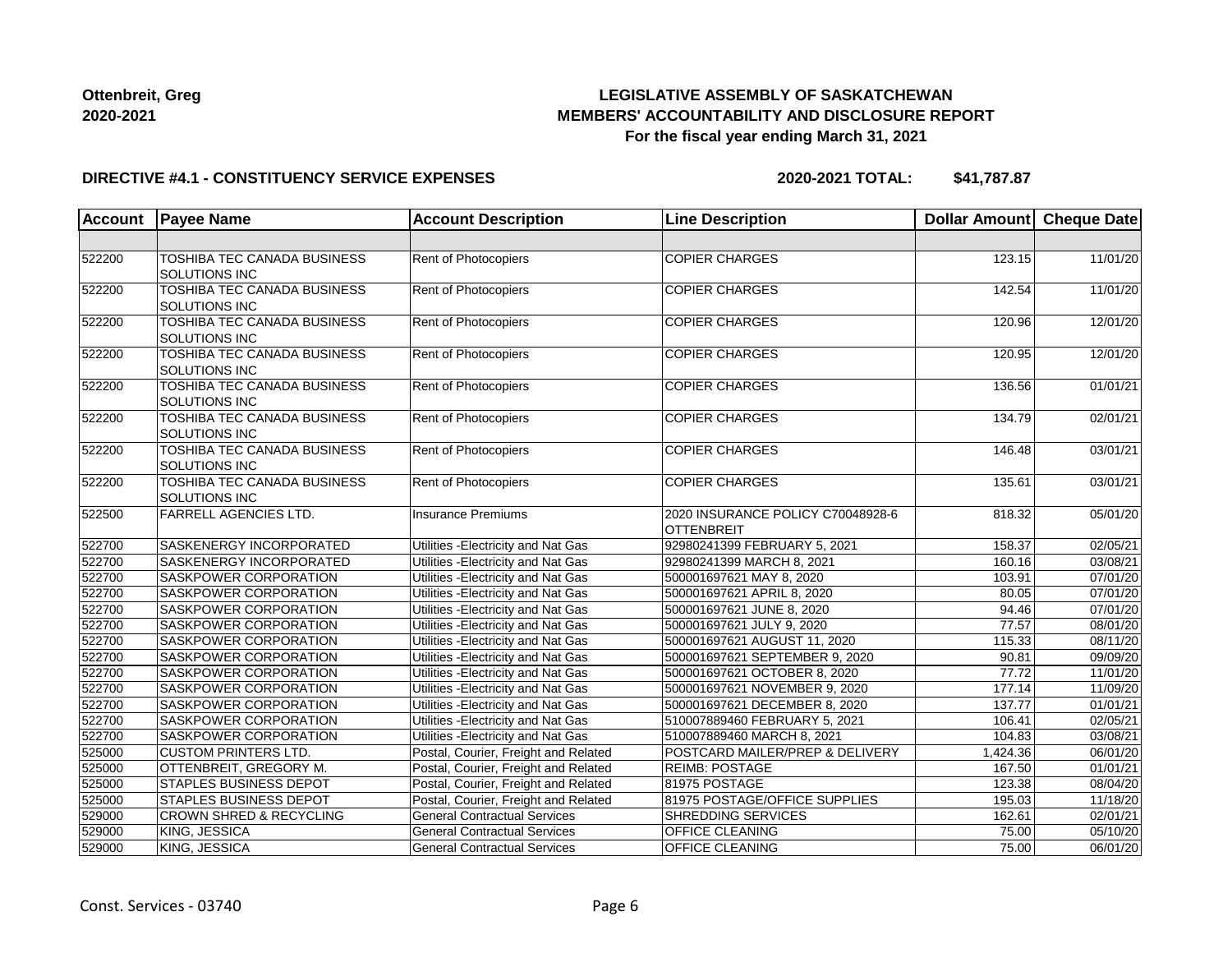## **LEGISLATIVE ASSEMBLY OF SASKATCHEWAN MEMBERS' ACCOUNTABILITY AND DISCLOSURE REPORT For the fiscal year ending March 31, 2021**

### **DIRECTIVE #4.1 - CONSTITUENCY SERVICE EXPENSES**

| <b>Account</b> | <b>Payee Name</b>                                             | <b>Account Description</b>              | <b>Line Description</b>       | Dollar Amount Cheque Date |                       |
|----------------|---------------------------------------------------------------|-----------------------------------------|-------------------------------|---------------------------|-----------------------|
|                |                                                               |                                         |                               |                           |                       |
| 529000         | KING, JESSICA                                                 | <b>General Contractual Services</b>     | OFFICE CLEANING               | 75.00                     | 07/01/20              |
| 529000         | KING, JESSICA                                                 | <b>General Contractual Services</b>     | <b>OFFICE CLEANING</b>        | 75.00                     | 08/01/20              |
| 529000         | KING, JESSICA                                                 | <b>General Contractual Services</b>     | <b>OFFICE CLEANING</b>        | 75.00                     | 09/05/20              |
| 529000         | KING, JESSICA                                                 | <b>General Contractual Services</b>     | OFFICE CLEANING               | 75.00                     | 11/14/20              |
| 529000         | KING, JESSICA                                                 | <b>General Contractual Services</b>     | <b>CLEANING SERVICES</b>      | 75.00                     | 01/01/21              |
| 529000         | KING, JESSICA                                                 | <b>General Contractual Services</b>     | MLA OFFICE JANITORIAL SERVICE | 150.00                    | 03/01/21              |
| 529000         | MALYK, PEARL                                                  | <b>General Contractual Services</b>     | <b>CLEANING SERVICES</b>      | 75.00                     | 02/01/21              |
| 529000         | MALYK, PEARL                                                  | <b>General Contractual Services</b>     | MLA OFFICE JANITORIAL SERVICE | 75.00                     | 03/01/21              |
| 529000         | MALYK, PEARL                                                  | <b>General Contractual Services</b>     | MLA OFFICE JANITORIAL SERVICE | 75.00                     | 03/01/21              |
| 529000         | MALYK, PEARL                                                  | <b>General Contractual Services</b>     | <b>IMMEDIATE</b>              | 75.00                     | 03/13/21              |
| 529000         | MALYK, PEARL                                                  | <b>General Contractual Services</b>     | OFFICE CLEANING SERVICES      | 75.00                     | 03/27/21              |
| 529000         | MILBURN, JOE                                                  | <b>General Contractual Services</b>     | <b>MLA OFFICE MAINTENANCE</b> | 150.00                    | 02/01/21              |
| 529000         | SAWATSKY, KEVIN                                               | <b>General Contractual Services</b>     | SNOW REMOVAL                  | 60.00                     | 01/01/21              |
| 529000         | SAWATSKY, KLAY                                                | <b>General Contractual Services</b>     | PACKING OFFICE                | 450.00                    | 03/01/21              |
|                |                                                               |                                         | CONTENTS/SHREDDING            |                           |                       |
| 530000         | <b>AUTO TRIM DESIGN</b>                                       | <b>Communications Development Costs</b> | ADVERTISING PRODUCTION        | 212.00                    | 01/01/21              |
| 530300         | MARU GROUP CANADA INC.                                        | Primary Research/Focus group            | AD HOC RESEARCH               | 661.11                    | 06/01/20              |
| 530300         | MARU GROUP CANADA INC.                                        | Primary Research/Focus group            | AD HOC RESEARCH               | 661.11                    | 10/01/20              |
| 530300         | MARU GROUP CANADA INC.                                        | Primary Research/Focus group            | AD HOC RESEARCH               | 632.97                    | 03/01/21              |
| 530300         | <b>MARU GROUP CANADA INC.</b>                                 | Primary Research/Focus group            | AD HOC RESEARCH               | 632.97                    | 03/01/21              |
| 530500         | <b>BELL MEDIA INC.</b>                                        | Media Placement                         | <b>ADVERTISING</b>            | 50.00                     | 07/01/20              |
| 530500         | <b>BELL MEDIA INC.</b>                                        | Media Placement                         | <b>ADVERTISING</b>            | 230.00                    | 01/01/21              |
| 530500         | <b>BELL MEDIA INC.</b>                                        | Media Placement                         | <b>ADVERTISING</b>            | 50.00                     | 01/01/21              |
| 530500         | <b>BELL MEDIA INC.</b>                                        | Media Placement                         | <b>ADVERTISING</b>            | 220.00                    | $\overline{02/0}1/21$ |
| 530500         | <b>BROADCASTING STATION CJJC THE</b>                          | Media Placement                         | ADVERTISING                   | 322.00                    | 06/01/20              |
|                | <b>ROCK 98FIVE FM</b>                                         |                                         |                               |                           |                       |
| 530500         | <b>BROADCASTING STATION CJJC THE</b>                          | Media Placement                         | ADVERTISING                   | 120.00                    | 06/01/20              |
|                | <b>ROCK 98FIVE FM</b>                                         |                                         |                               |                           |                       |
| 530500         | <b>BROADCASTING STATION CJJC THE</b><br><b>ROCK 98FIVE FM</b> | Media Placement                         | <b>ADVERTISING</b>            | 120.00                    | 06/01/20              |
| 530500         | <b>BROADCASTING STATION CJJC THE</b>                          | Media Placement                         | ADVERTISING                   | 230.00                    | 07/01/20              |
|                | ROCK 98FIVE FM                                                |                                         |                               |                           |                       |
| 530500         | <b>BROADCASTING STATION CJJC THE</b>                          | Media Placement                         | ADVERTISING                   | 160.00                    | 07/01/20              |
|                | <b>ROCK 98FIVE FM</b>                                         |                                         |                               |                           |                       |
| 530500         | <b>BROADCASTING STATION CJJC THE</b>                          | Media Placement                         | ADVERTISING                   | 230.00                    | 08/01/20              |
|                | <b>ROCK 98FIVE FM</b>                                         |                                         |                               |                           |                       |
| 530500         | <b>BROADCASTING STATION CJJC THE</b>                          | Media Placement                         | ADVERTISING                   | 285.00                    | 01/01/21              |
|                | <b>ROCK 98FIVE FM</b>                                         |                                         |                               |                           |                       |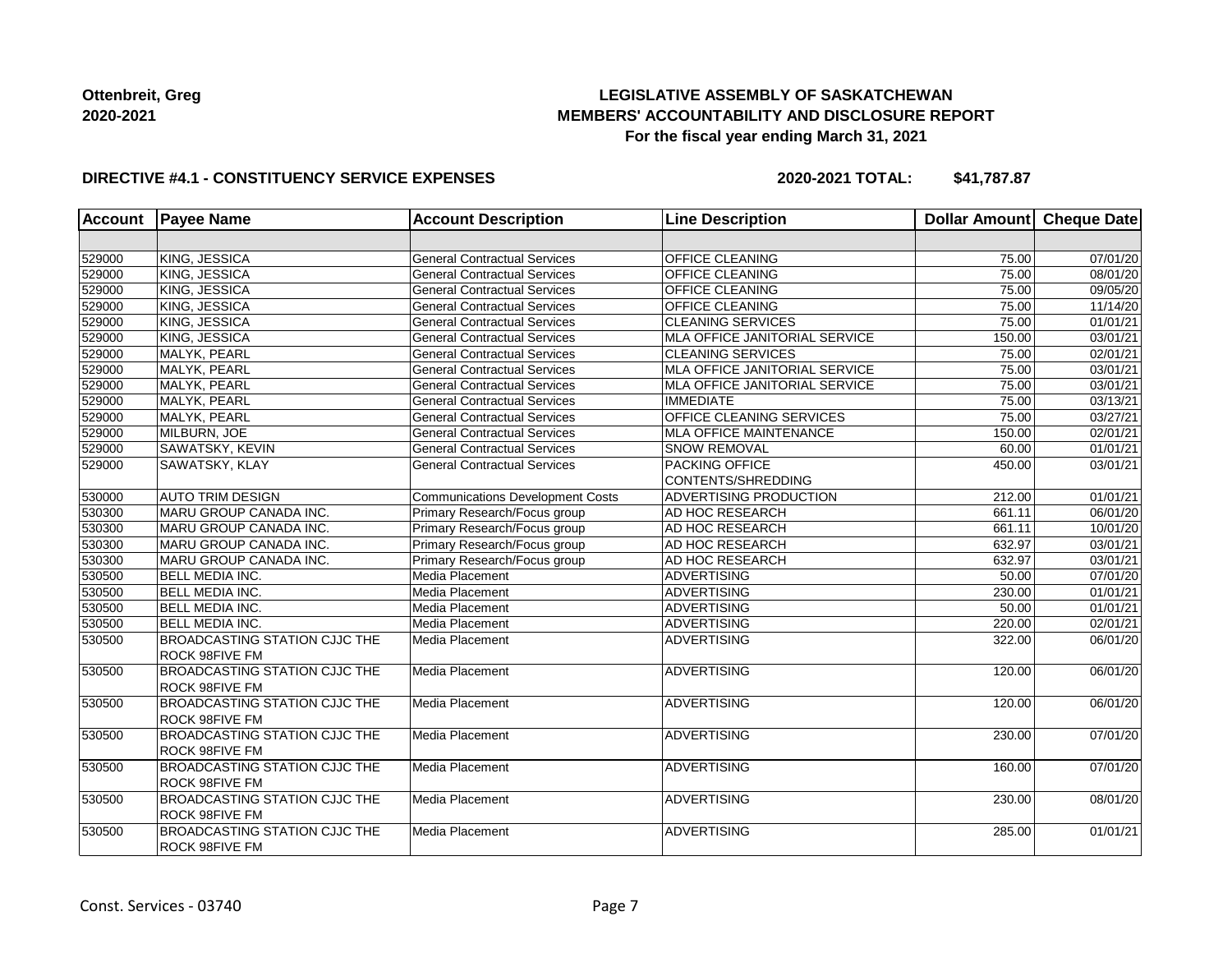## **LEGISLATIVE ASSEMBLY OF SASKATCHEWAN MEMBERS' ACCOUNTABILITY AND DISCLOSURE REPORT For the fiscal year ending March 31, 2021**

### **DIRECTIVE #4.1 - CONSTITUENCY SERVICE EXPENSES**

| <b>Account</b> | <b>Payee Name</b>                                             | <b>Account Description</b>   | <b>Line Description</b>                                    | Dollar Amount     | <b>Cheque Date</b> |
|----------------|---------------------------------------------------------------|------------------------------|------------------------------------------------------------|-------------------|--------------------|
|                |                                                               |                              |                                                            |                   |                    |
| 530500         | <b>BROADCASTING STATION CJJC THE</b><br><b>ROCK 98FIVE FM</b> | Media Placement              | ADVERTISING                                                | 133.00            | 02/01/21           |
| 530500         | <b>BROADCASTING STATION CJJC THE</b><br><b>ROCK 98FIVE FM</b> | Media Placement              | ADVERTISING                                                | 138.00            | 03/18/21           |
| 530800         | <b>CUSTOM PRINTERS LTD.</b>                                   | Publications                 | POSTCARD MAILER/PREP & DELIVERY                            | 1,022.90          | 06/01/20           |
| 531100         | <b>AUTO TRIM DESIGN</b>                                       | <b>Exhibits and Displays</b> | <b>OFFICE SIGN DESIGN &amp; INSTALL - NO</b><br><b>GST</b> | 901.00            | 02/01/21           |
| 542000         | RITCHIE-MCINNES, LAURETTA                                     | Travel                       | C.A. TRAVEL JULY 6, 2020                                   | 78.63             | 07/06/20           |
| 555000         | CANADIAN TIRE ASSOCIATE STORE NO.<br>287                      | Other Material and Supplies  | OFFICE SUPPLIES - G. OTTENBREIT,<br><b>MLA</b>             | 55.61             | 05/01/20           |
| 555000         | CANADIAN TIRE ASSOCIATE STORE NO.<br>287                      | Other Material and Supplies  | OFFICE SUPPLIES G. OTTENBRIET, MLA                         | 30.70             | 07/04/20           |
| 555000         | CANADIAN TIRE ASSOCIATE STORE NO.<br>287                      | Other Material and Supplies  | OFFICE SUPPLIES                                            | 94.23             | 01/01/21           |
| 555000         | CANADIAN TIRE ASSOCIATE STORE NO.<br>287                      | Other Material and Supplies  | <b>OFFICE SUPPLIES</b>                                     | 102.09            | 01/11/21           |
| 555000         | CANADIAN TIRE ASSOCIATE STORE NO.<br>287                      | Other Material and Supplies  | <b>OFFICE SUPPLIES</b>                                     | 222.05            | 01/13/21           |
| 555000         | RITCHIE-MCINNES, LAURETTA                                     | Other Material and Supplies  | OFFICE SUPPLIES                                            | 69.08             | 01/15/21           |
| 555000         | <b>STAPLES BUSINESS DEPOT</b>                                 | Other Material and Supplies  | 81975 OFFICE SUPPLIES                                      | $\frac{1}{50.49}$ | 06/07/20           |
| 555000         | <b>STAPLES BUSINESS DEPOT</b>                                 | Other Material and Supplies  | OFFICE SUPPLIES                                            | 51.05             | 07/01/20           |
| 555000         | <b>STAPLES BUSINESS DEPOT</b>                                 | Other Material and Supplies  | 81975 OFFICE SUPPLIES                                      | 57.22             | 09/01/20           |
| 555000         | <b>STAPLES BUSINESS DEPOT</b>                                 | Other Material and Supplies  | 81975 OFFICE SUPPLIES                                      | 26.48             | 09/09/20           |
| 555000         | <b>STAPLES BUSINESS DEPOT</b>                                 | Other Material and Supplies  | 81975 POSTAGE/OFFICE SUPPLIES                              | 114.36            | 11/18/20           |
| 555000         | STAPLES BUSINESS DEPOT                                        | Other Material and Supplies  | 81975 OFFICE SUPPLIES                                      | 64.82             | 12/01/20           |
| 555000         | <b>STAPLES BUSINESS DEPOT</b>                                 | Other Material and Supplies  | 81975 OFFICE SUPPLIES                                      | 14.83             | 12/01/20           |
| 555000         | <b>STAPLES BUSINESS DEPOT</b>                                 | Other Material and Supplies  | 81975 OFFICE SUPPLIES                                      | 21.18             | 01/01/21           |
| 555000         | <b>STAPLES BUSINESS DEPOT</b>                                 | Other Material and Supplies  | OFFICE SUPPLIES 81795                                      | 137.79            | 02/01/21           |
| 555000         | <b>STAPLES BUSINESS DEPOT</b>                                 | Other Material and Supplies  | <b>OFFICE SUPPLIES 81795</b>                               | 76.48             | 02/01/21           |
| 555000         | <b>STAPLES BUSINESS DEPOT</b>                                 | Other Material and Supplies  | OFFICE SUPPLIES 81795                                      | 7.93              | 02/01/21           |
| 555000         | WHEATLAND WATER CONDITIONING<br>LTD.                          | Other Material and Supplies  | OFFICE SUPPLIES                                            | 23.32             | 06/01/20           |
| 555000         | <b>WHEATLAND WATER CONDITIONING</b><br>LTD.                   | Other Material and Supplies  | OFFICE SUPPLIES                                            | 23.32             | 07/01/20           |
| 555000         | WHEATLAND WATER CONDITIONING<br>LTD.                          | Other Material and Supplies  | <b>OFFICE SUPPLIES</b>                                     | 23.32             | 07/01/20           |
| 555000         | WHEATLAND WATER CONDITIONING<br>LTD.                          | Other Material and Supplies  | <b>OFFICE SUPPLIES</b>                                     | 48.32             | 07/01/20           |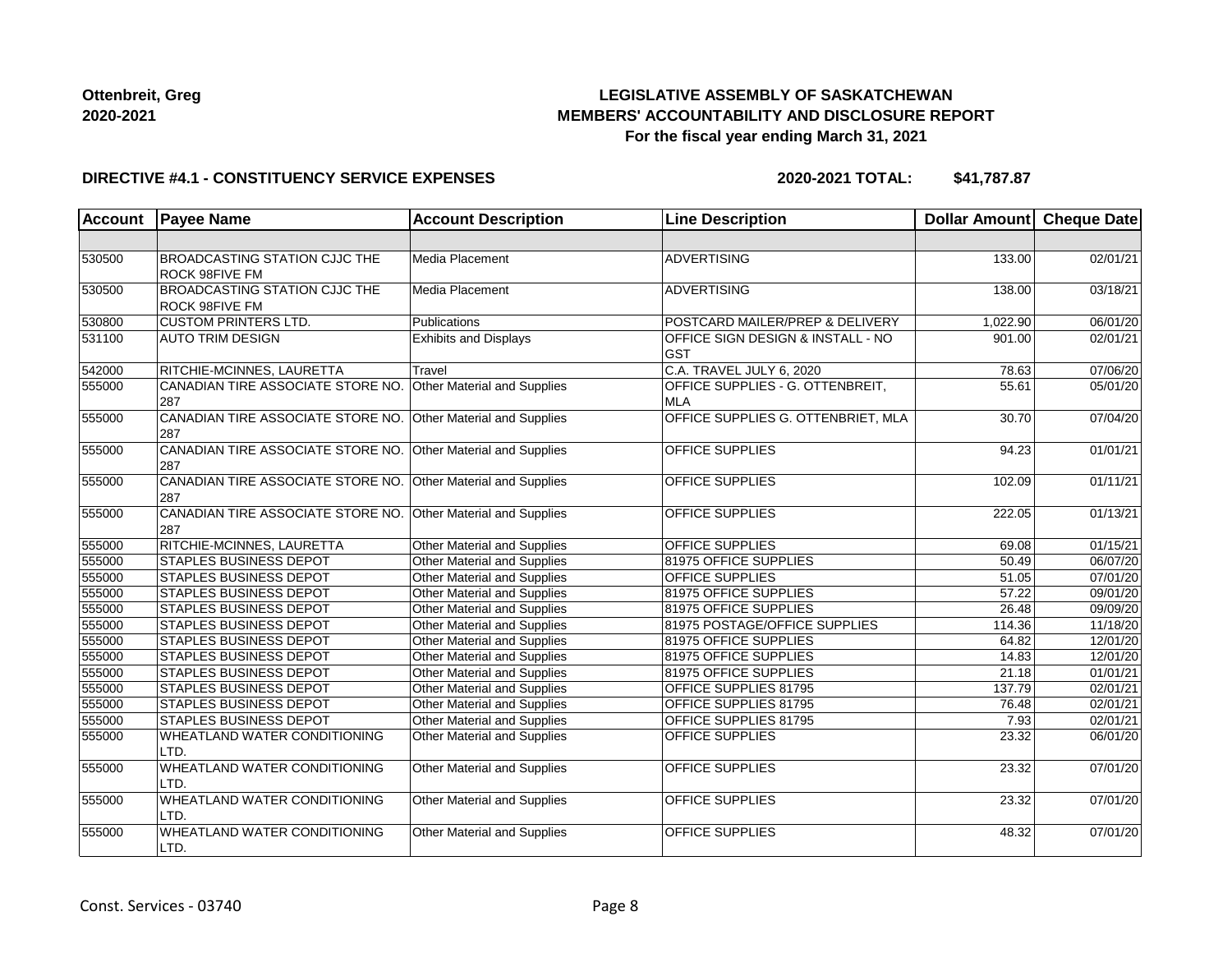## **LEGISLATIVE ASSEMBLY OF SASKATCHEWAN MEMBERS' ACCOUNTABILITY AND DISCLOSURE REPORT For the fiscal year ending March 31, 2021**

### **DIRECTIVE #4.1 - CONSTITUENCY SERVICE EXPENSES**

| <b>Account</b> | <b>Payee Name</b>                           | <b>Account Description</b>           | <b>Line Description</b>     | <b>Dollar Amount</b> | Cheque Date |
|----------------|---------------------------------------------|--------------------------------------|-----------------------------|----------------------|-------------|
|                |                                             |                                      |                             |                      |             |
| 555000         | <b>WHEATLAND WATER CONDITIONING</b><br>LTD. | Other Material and Supplies          | <b>OFFICE SUPPLIES</b>      | 23.32                | 08/01/20    |
| 555000         | WHEATLAND WATER CONDITIONING<br>LTD.        | Other Material and Supplies          | <b>OFFICE SUPPLIES</b>      | 23.32                | 09/01/20    |
| 555000         | WHEATLAND WATER CONDITIONING<br>LTD.        | Other Material and Supplies          | <b>OFFICE SUPPLIES</b>      | 23.32                | 11/01/20    |
| 555000         | WHEATLAND WATER CONDITIONING<br>LTD.        | Other Material and Supplies          | <b>OFFICE SUPPLIES</b>      | 23.32                | 11/01/20    |
| 555000         | WHEATLAND WATER CONDITIONING<br>LTD.        | Other Material and Supplies          | <b>OFFICE SUPPLIES</b>      | 23.32                | 01/01/21    |
| 555000         | WHEATLAND WATER CONDITIONING<br>LTD.        | Other Material and Supplies          | <b>OFFICE SUPPLIES</b>      | 23.32                | 01/01/21    |
| 555000         | WHEATLAND WATER CONDITIONING<br>LTD.        | <b>Other Material and Supplies</b>   | <b>OFFICE SUPPLIES</b>      | 23.32                | 02/01/21    |
| 555000         | WHEATLAND WATER CONDITIONING<br>LTD.        | Other Material and Supplies          | <b>OFFICE SUPPLIES</b>      | 23.32                | 03/01/21    |
| 555080         | <b>FRAMEWORKS LTD.</b>                      | Other Misc Material and Supplies     | <b>FRAMING - NO GST</b>     | 519.83               | 03/01/21    |
| 555080         | <b>FRAMEWORKS LTD.</b>                      | Other Misc Material and Supplies     | <b>FRAMING - NO GST</b>     | 388.29               | 03/01/21    |
| 561300         | <b>CARPET ONE FLOOR &amp; HOME</b>          | Leasehold Improvements - Exp         | FLOORING FOR MLA OFFICE     | 349.62               | 01/08/21    |
| 561300         | CUTHILL, RAYA                               | Leasehold Improvements - Exp         | LEASEHOLD IMPROVEMENTS      | 5,650.00             | 01/14/21    |
| 564300         | OLSON, STEVEN & OLSON, PETRUNIA             | Computer Hardware - Exp.             | LAPTOP/SOFTWARE             | 1,244.44             | 05/01/20    |
| 564600         | <b>OLSON, STEVEN &amp; OLSON, PETRUNIA</b>  | Computer Software - Exp              | LAPTOP/SOFTWARE             | 322.19               | 05/01/20    |
| 564600         | OLSON, STEVEN & OLSON, PETRUNIA             | Computer Software - Exp              | <b>NORTON ANTIVIRUS</b>     | 212.72               | 10/01/20    |
| 564600         | OLSON, STEVEN & OLSON, PETRUNIA             | Computer Software - Exp              | MICROSOFT OFFICE 365        | 783.72               | 01/17/21    |
| 564600         | OTTENBREIT, GREGORY M                       | Computer Software - Exp              | <b>REIMB: SOFTWARE</b>      | 155.88               | 01/05/21    |
| 565200         | <b>WIRELESS AGE</b>                         | Office Furniture and Equipment - Exp | <b>APPLE IPHONE 11</b>      | 362.97               | 11/01/20    |
| 565200         | <b>WIRELESS AGE</b>                         | Office Furniture and Equipment - Exp | APPLIE IPHONE & ACCESSORIES | 561.74               | 01/01/21    |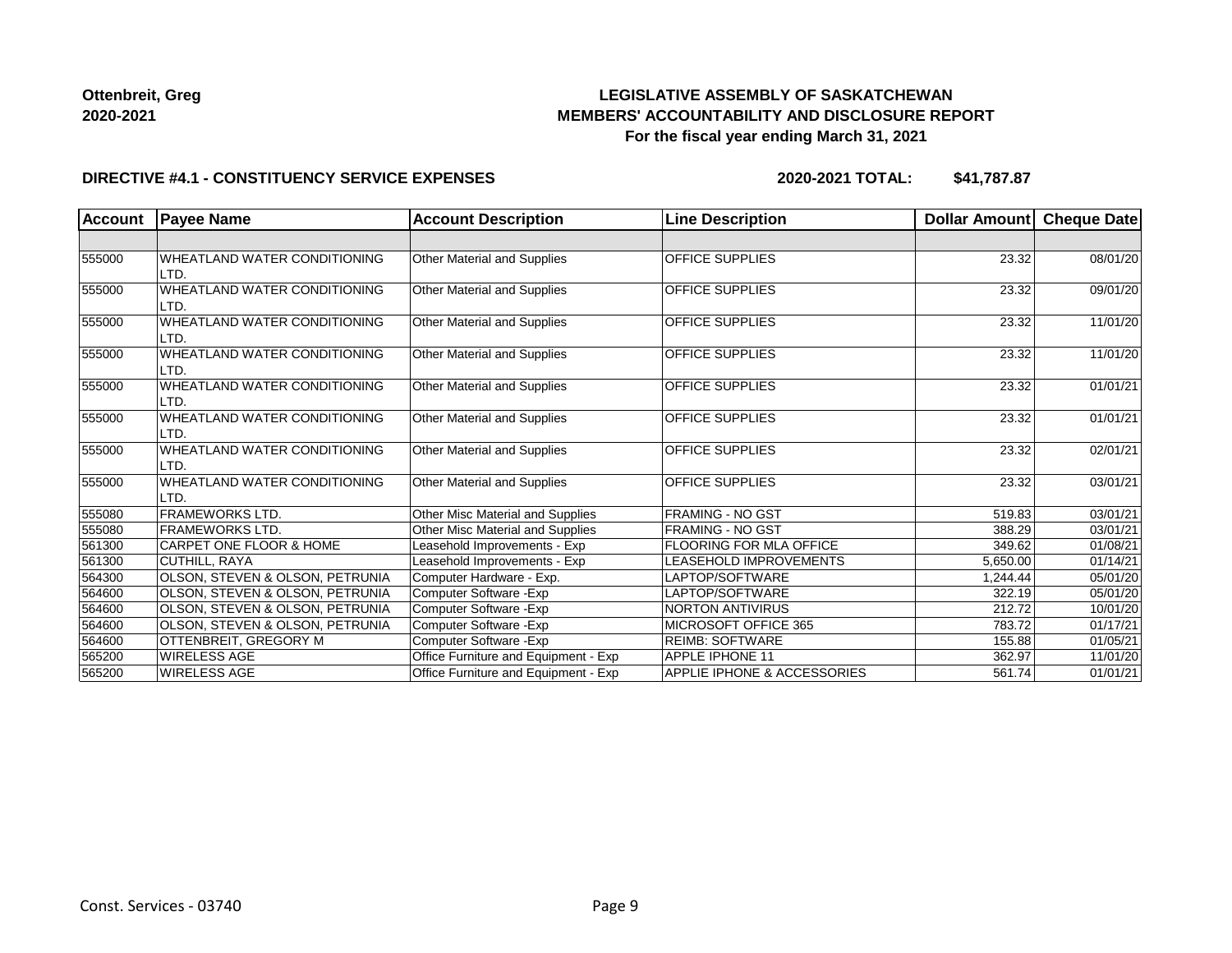## **LEGISLATIVE ASSEMBLY OF SASKATCHEWAN MEMBERS' ACCOUNTABILITY AND DISCLOSURE REPORT For the fiscal year ending March 31, 2021**

### **DIRECTIVE #6 - CONSTITUENCY ASSISTANT EXPENSES**

**2020-2021 TOTAL: \$95,522.76**

| <b>Account</b> | <b>Payee Name</b>         | <b>Account Description</b>    | Dollar Amount Cheque Date |          |
|----------------|---------------------------|-------------------------------|---------------------------|----------|
|                |                           |                               |                           |          |
| 513000         | RITCHIE-MCINNES, LAURETTA | Out-of-Scope Permanent        | 0.00                      | 04/01/20 |
| 513000         | RITCHIE-MCINNES, LAURETTA | Out-of-Scope Permanent        | $-1,667.76$               | 04/13/20 |
| 513000         | RITCHIE-MCINNES, LAURETTA | Out-of-Scope Permanent        | 3,456.24                  | 04/14/20 |
| 513000         | RITCHIE-MCINNES, LAURETTA | Out-of-Scope Permanent        | 2,235.60                  | 05/01/20 |
| 513000         | RITCHIE-MCINNES, LAURETTA | Out-of-Scope Permanent        | 2,235.60                  | 05/13/20 |
| 513000         | RITCHIE-MCINNES, LAURETTA | Out-of-Scope Permanent        | 2,235.60                  | 05/27/20 |
| 513000         | RITCHIE-MCINNES, LAURETTA | Out-of-Scope Permanent        | 2,235.60                  | 06/10/20 |
| 513000         | RITCHIE-MCINNES, LAURETTA | Out-of-Scope Permanent        | 2,425.69                  | 06/24/20 |
| 513000         | RITCHIE-MCINNES, LAURETTA | Out-of-Scope Permanent        | 2,264.64                  | 07/08/20 |
| 513000         | RITCHIE-MCINNES, LAURETTA | Out-of-Scope Permanent        | 2,264.64                  | 07/22/20 |
| 513000         | RITCHIE-MCINNES, LAURETTA | Out-of-Scope Permanent        | 2,264.64                  | 08/05/20 |
| 513000         | RITCHIE-MCINNES, LAURETTA | Out-of-Scope Permanent        | 2,264.64                  | 08/19/20 |
| 513000         | RITCHIE-MCINNES, LAURETTA | Out-of-Scope Permanent        | 2,264.64                  | 09/02/20 |
| 513000         | RITCHIE-MCINNES, LAURETTA | Out-of-Scope Permanent        | 2,264.64                  | 09/16/20 |
| 513000         | RITCHIE-MCINNES, LAURETTA | Out-of-Scope Permanent        | 2,264.64                  | 10/01/20 |
| 513000         | RITCHIE-MCINNES, LAURETTA | Out-of-Scope Permanent        | 4,982.21                  | 10/06/20 |
| 513000         | RITCHIE-MCINNES, LAURETTA | Out-of-Scope Permanent        | 2,264.64                  | 11/10/20 |
| 513000         | RITCHIE-MCINNES, LAURETTA | Out-of-Scope Permanent        | 2,264.64                  | 11/24/20 |
| 513000         | RITCHIE-MCINNES, LAURETTA | Out-of-Scope Permanent        | 2,264.64                  | 12/09/20 |
| 513000         | RITCHIE-MCINNES, LAURETTA | Out-of-Scope Permanent        | 2,264.64                  | 12/22/20 |
| 513000         | RITCHIE-MCINNES, LAURETTA | Out-of-Scope Permanent        | 2,264.64                  | 01/06/21 |
| 513000         | RITCHIE-MCINNES, LAURETTA | Out-of-Scope Permanent        | 2,264.64                  | 01/20/21 |
| 513000         | RITCHIE-MCINNES, LAURETTA | Out-of-Scope Permanent        | 2,264.64                  | 02/03/21 |
| 513000         | RITCHIE-MCINNES, LAURETTA | Out-of-Scope Permanent        | 2,264.64                  | 02/17/21 |
| 513000         | RITCHIE-MCINNES, LAURETTA | Out-of-Scope Permanent        | 2,264.64                  | 03/03/21 |
| 513000         | RITCHIE-MCINNES, LAURETTA | Out-of-Scope Permanent        | 3,764.64                  | 03/17/21 |
| 513000         | RITCHIE-MCINNES, LAURETTA | Out-of-Scope Permanent        | 3,764.64                  | 03/30/21 |
| 513000         | RITCHIE-MCINNES, LAURETTA | Out-of-Scope Permanent        | 1,693.95                  | 04/09/21 |
| 514300         | SAWATSKY, RACHELLE        | Part-Time/Permanent Part-Time | 0.00                      | 04/01/20 |
| 514300         | SAWATSKY, RACHELLE        | Part-Time/Permanent Part-Time | $-267.04$                 | 04/13/20 |
| 514300         | SAWATSKY, RACHELLE        | Part-Time/Permanent Part-Time | 1,197.08                  | 04/14/20 |
| 514300         | SAWATSKY, RACHELLE        | Part-Time/Permanent Part-Time | 1,362.82                  | 05/01/20 |
| 514300         | SAWATSKY, RACHELLE        | Part-Time/Permanent Part-Time | 1,326.00                  | 05/13/20 |
| 514300         | SAWATSKY, RACHELLE        | Part-Time/Permanent Part-Time | 1,077.37                  | 05/27/20 |
| 514300         | SAWATSKY, RACHELLE        | Part-Time/Permanent Part-Time | 1,243.12                  | 06/10/20 |
| 514300         | SAWATSKY, RACHELLE        | Part-Time/Permanent Part-Time | 1,372.54                  | 06/24/20 |
| 514300         | SAWATSKY, RACHELLE        | Part-Time/Permanent Part-Time | 970.10                    | 07/08/20 |
| 514300         | SAWATSKY, RACHELLE        | Part-Time/Permanent Part-Time | 914.13                    | 07/22/20 |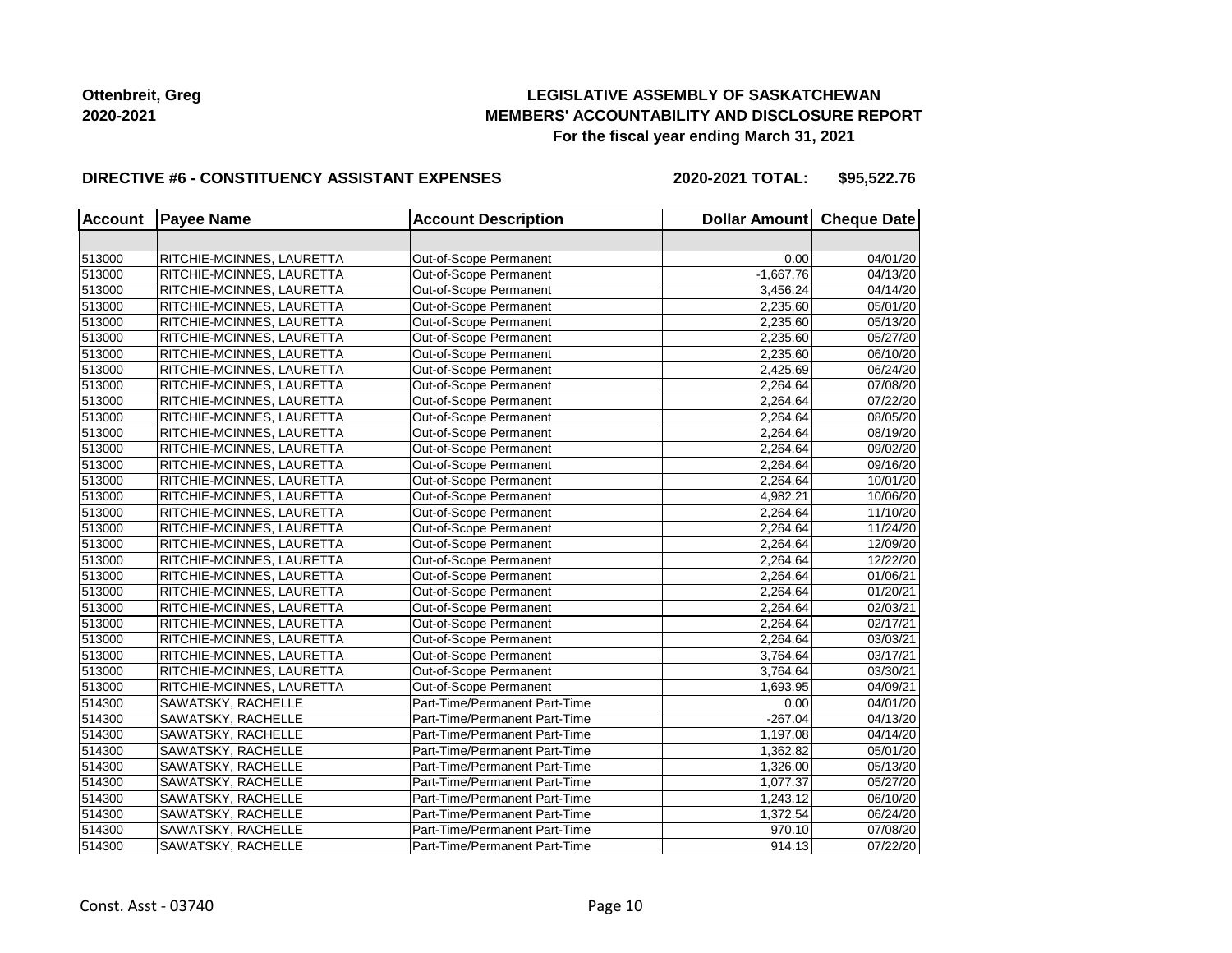## **LEGISLATIVE ASSEMBLY OF SASKATCHEWAN MEMBERS' ACCOUNTABILITY AND DISCLOSURE REPORT For the fiscal year ending March 31, 2021**

### **DIRECTIVE #6 - CONSTITUENCY ASSISTANT EXPENSES**

**2020-2021 TOTAL: \$95,522.76**

| <b>Account</b> | <b>Payee Name</b>  | <b>Account Description</b>                       | Dollar Amount | <b>Cheque Date</b> |
|----------------|--------------------|--------------------------------------------------|---------------|--------------------|
|                |                    |                                                  |               |                    |
| 514300         | SAWATSKY, RACHELLE | Part-Time/Permanent Part-Time                    | 848.84        | 08/05/20           |
| 514300         | SAWATSKY, RACHELLE | Part-Time/Permanent Part-Time                    | 746.23        | 08/19/20           |
| 514300         | SAWATSKY, RACHELLE | Part-Time/Permanent Part-Time                    | 811.53        | 09/02/20           |
| 514300         | SAWATSKY, RACHELLE | Part-Time/Permanent Part-Time                    | 1,054.05      | 09/16/20           |
| 514300         | SAWATSKY, RACHELLE | Part-Time/Permanent Part-Time                    | 1,128.68      | 10/01/20           |
| 514300         | SAWATSKY, RACHELLE | Part-Time/Permanent Part-Time                    | 2,117.44      | 10/06/20           |
| 514300         | SAWATSKY, RACHELLE | Part-Time/Permanent Part-Time                    | 1,100.69      | 11/10/20           |
| 514300         | SAWATSKY, RACHELLE | Part-Time/Permanent Part-Time                    | 1,217.30      | 11/24/20           |
| 514300         | SAWATSKY, RACHELLE | Part-Time/Permanent Part-Time                    | 1,138.00      | 12/09/20           |
| 514300         | SAWATSKY, RACHELLE | Part-Time/Permanent Part-Time                    | 1,184.64      | 12/22/20           |
| 514300         | SAWATSKY, RACHELLE | Part-Time/Permanent Part-Time                    | 760.23        | 01/06/21           |
| 514300         | SAWATSKY, RACHELLE | Part-Time/Permanent Part-Time                    | 1,375.87      | 01/20/21           |
| 514300         | SAWATSKY, RACHELLE | Part-Time/Permanent Part-Time                    | 1,105.36      | 02/03/21           |
| 514300         | SAWATSKY, RACHELLE | Part-Time/Permanent Part-Time                    | 1,226.62      | 02/17/21           |
| 514300         | SAWATSKY, RACHELLE | Part-Time/Permanent Part-Time                    | 1,096.03      | 03/03/21           |
| 514300         | SAWATSKY, RACHELLE | Part-Time/Permanent Part-Time                    | 2,812.28      | 03/17/21           |
| 514300         | SAWATSKY, RACHELLE | Part-Time/Permanent Part-Time                    | 2,663.04      | 03/30/21           |
| 514300         | SAWATSKY, RACHELLE | Part-Time/Permanent Part-Time                    | 214.54        | 04/09/21           |
| 519900         | None (Default)     | Change in Y/E Accrued Empl Leave                 | $-1,552.00$   | 04/20/20           |
|                |                    | Entitlements                                     |               |                    |
| 519900         | None (Default)     | Change in Y/E Accrued Empl Leave<br>Entitlements | 1,681.02      | 04/14/21           |